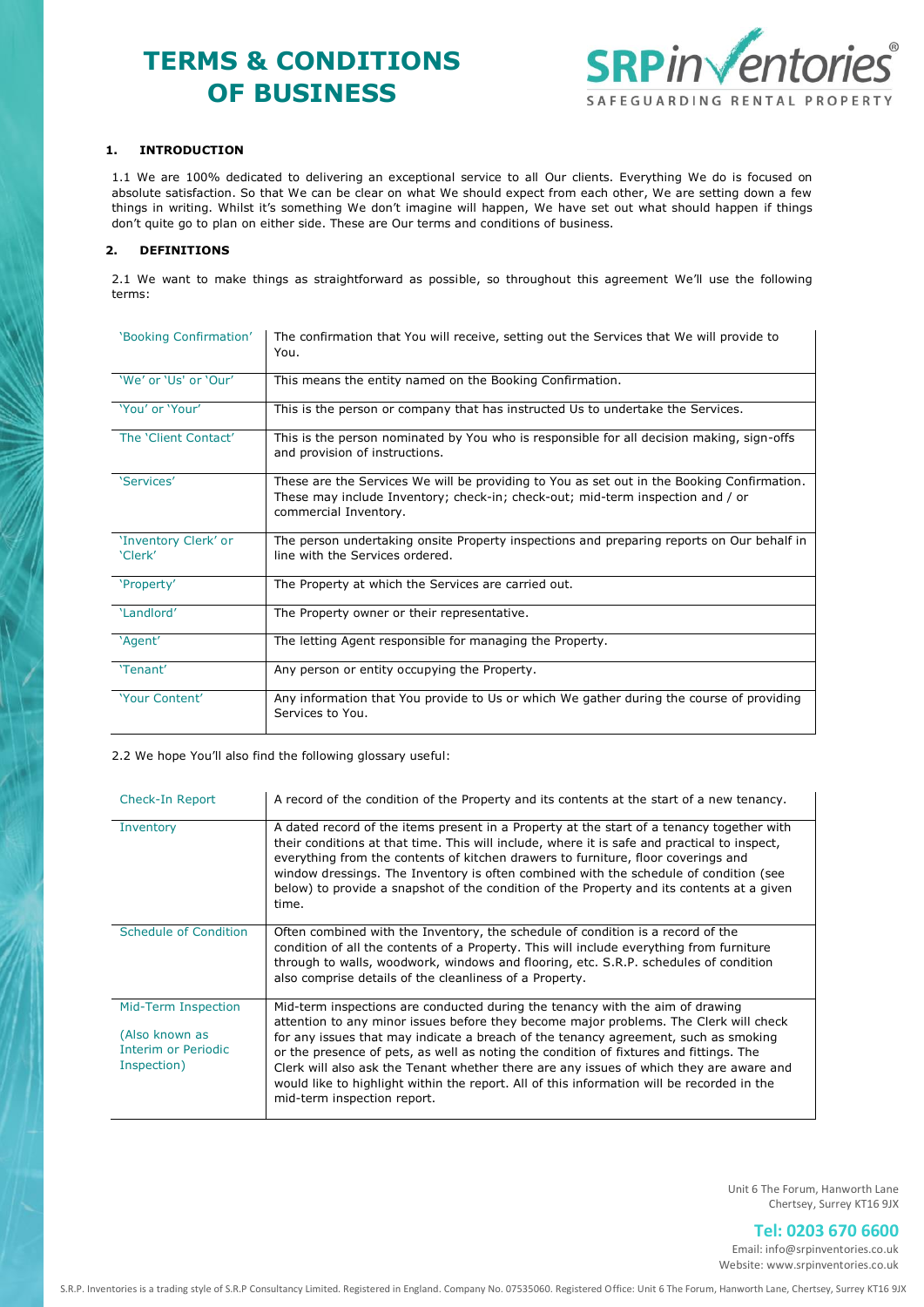

| <b>Check-Out Report</b> | A check-out report records any changes in the condition of the Property and its contents<br>that have occurred during the tenancy. A comparison is made against the check-in<br>report and so that it can be ascertained whether any deductions need to be made from<br>the Tenant's deposit to rectify damage or cover cleaning costs or replace missing items. |
|-------------------------|------------------------------------------------------------------------------------------------------------------------------------------------------------------------------------------------------------------------------------------------------------------------------------------------------------------------------------------------------------------|
| <b>Inspection</b>       | The examination of a Property and its contents by the Inventory Clerk, whether<br>undertaken for an Inventory, check-in, check-out or mid-term inspection.                                                                                                                                                                                                       |
| System                  | The S.R.P. Inventories digital software management system used for booking and<br>managing reports.                                                                                                                                                                                                                                                              |

## **3. TERM AND ACCEPTANCE**

- 3.1 Unless We agree otherwise between Us, the term of this agreement will start as soon as We send You a Booking Confirmation.
- 3.2 Any person related to the Property in any way who instructs Us to undertake any Services on their behalf accepts these terms and conditions in full.

## **4. GENERAL TERMS**

- 4.1 All reports compiled by Us are intended as an independent, accurate and fair record of the Property, including its fixtures and fittings, furniture and décor. The report allows items to be visually identified only. Our Clerks will not attempt to verify the details of the manufacturer or the date of production.
- 4.2 Reports should never be considered a guarantee of safety or adequacy of any equipment, furniture or contents. They are simply a record of the existence of such items at the time the report is compiled.
- 4.3 Only the parts of the Property that are safely accessible are covered as part of the Services. Our Inventory Clerks are not responsible for inspecting any areas that are inaccessible or that pose a risk to safety or health. These areas and other exclusions are covered in more detail within this Agreement under Exclusions and We urge You to familiarise yourself with these exclusions so that You are clear on what is and is not included as part of the inspection.
- 4.4 Unless conducted during the hours of daylight, an inspection will not include the exterior of the Property or the garden.
- 4.5 Where no comments are entered into the condition column of any report, it is accepted that the items are visibly free from defects, damage, soiling or missing parts.
- 4.6 The responsibility of agreeing the accuracy of any report lies with You.
- 4.7 All measurements given in any reports are approximate.
- 4.8 Colours stated in reports, for example silver and gold, are intended as a description of the colour rather than a metal.
- 4.9 Our Clerks will not attempt to place any financial value on a Property or its contents, neither will they seek to ascertain whether an item is reproduction or genuine.
- 4.10 Our main office in Chertsey, Surrey, is open between the hours of 8am and 6pm Monday to Friday, Saturday 9am to 4pm, which are Our normal hours of contact and operation. You are welcome to request out of hours appointments for evenings, Sundays or bank holidays which We will endeavour to accommodate wherever possible.
- 4.11 We are dedicated to providing Services that are as environmentally considerate and paperless as possible. Our digital Inventory system allows for reports to be prepared, published, viewed and stored online. Reports can be emailed or sent to PDF directly from the system and We encourage You to use digital copies of reports wherever possible. Our service does not include the provision of hard copy reports.
- 4.12 Whilst We make a commitment to taking exceptional care over all Our reports, We cannot be held liable for any errors or omissions.
- 4.13 The Client Contact has final responsibility for checking the report once delivered. Any dispute over the contents of the report must be notified in writing to Us within seven working days upon which We will take appropriate steps to attend to the issues reported.
- 4.14 Meter readings, including photographs where possible, will be included in reports providing the meters are safely accessible. In any event, You are responsible for letting Our Inventory Clerk know the locations of the meters in advance of the inspection. Meter readings should always be double checked by the appropriate utility company.
- 4.15 All reports must be digitally signed and dated via the System by the Tenant within seven days. Any discrepancies must be reported in writing within 14 days of the report date, otherwise it will be accepted that the report is accurate.
- 4.16 It's not Our responsibility to test electrical items and We can't be held liable for any faults. We'll check fitted light bulbs and light switches only to make sure they work and only when We believe it is safe and practical to do so. All listed electrical items should be considered complete, including plugs and flexes, unless otherwise stated.

Unit 6 The Forum, Hanworth Lane Chertsey, Surrey KT16 9JX

# **Tel: 0203 670 6600**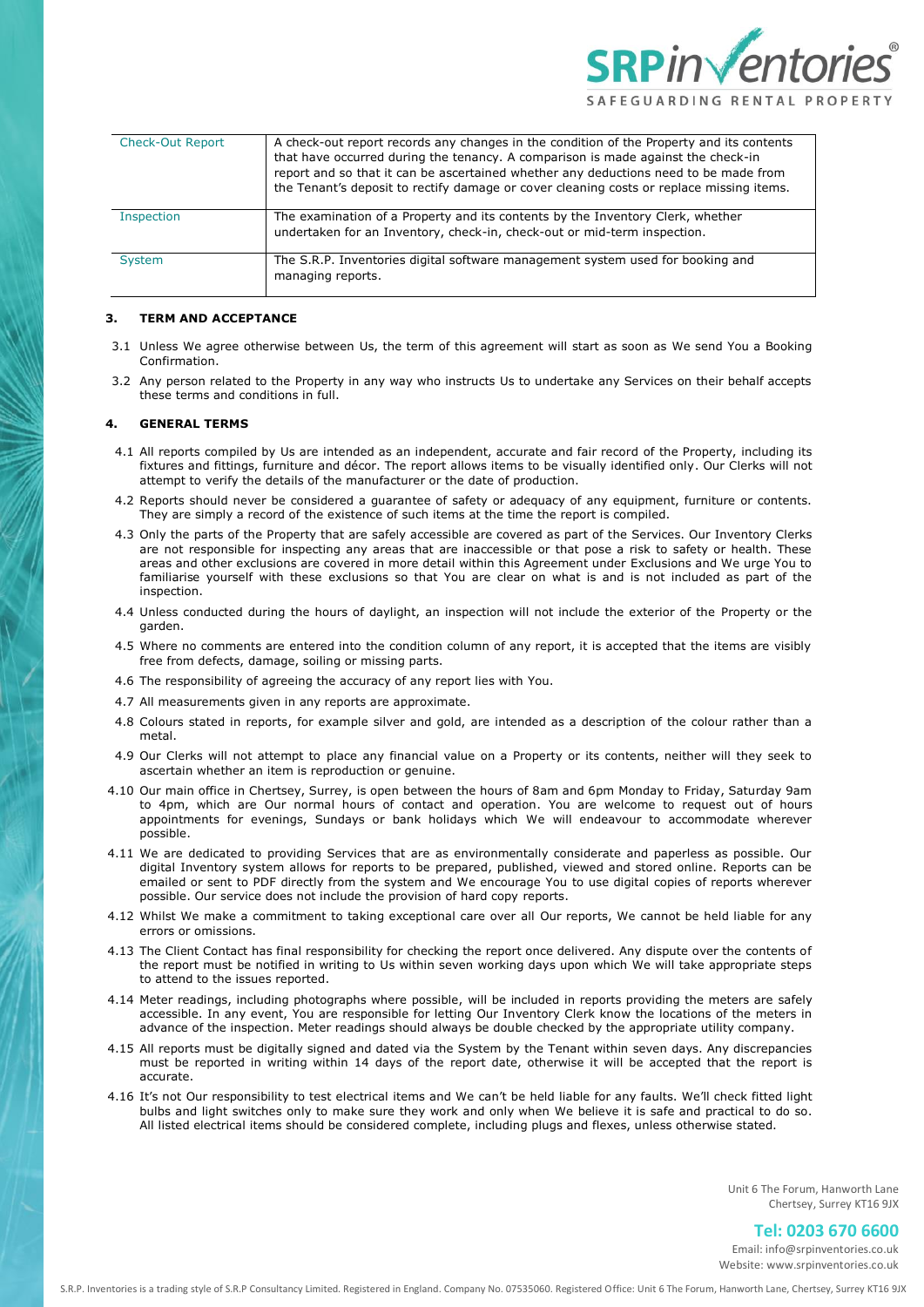

- 4.17 We will inspect floor coverings, rugs and carpets to check whether they are adequately clean and then We will note any defects, as long as they are safely accessible and not obscured.
- 4.18 We will count and check bed linen, towels, etc. and note whether they have been freshly laundered. It's up to Our Clerks whether they include any soiled items in the inspection and report.
- 4.19 Mattresses will only be inspected where accessible but Our Clerks won't go ahead if the bed is made up.
- 4.20 We will list the presence of intruder alarms, CCTV and other security measures, however they should be considered untested.
- 4.21 If at any time Our Clerks feel unsafe or they have concerns for their health for any sound reason, We reserve the right to cancel the inspection at that point without liability. Our Clerk will report any concerns immediately to the Client Contact.
- 4.22 We will take every care to ensure the Clerk's tools of the trade are in full working order; however We cannot be held responsible for the failure of any tools, such as tablet devices or cameras, etc.

## **5. SERVICES**

5.1 The following terms apply specifically to the individual Services under which they are listed:

#### **5.1.1 Inventory**

- i. The Inventory is made up of a list of fixtures, fittings, furniture and other household items. It includes a description of the state of the décor and condition of the Property's interior.
- ii. The Inventory represents a fair and accurate account of the contents, condition and state of cleanliness of the Property and is prepared for rental purposes only.
- iii. All items listed within the Inventory are assumed to be in good condition and domestically cleaned. For cleaning definitions please refer to Schedule of Cleaning.
- iv. The Inventory does not serve to guarantee or report on the suitability or safety of any contents or equipment. Its purpose is purely to serve as a record of the existence and condition of the listed items at the date of the Inventory report.
- v. The descriptions set out in the Inventory are for the purposes of identification only.

## **5.1.2 Schedule of Condition / Cleaning**

- i. Our Inventory Clerks are not qualified surveyors; neither are they experts in valuations, antiques or materials, etc. As such, the Schedule of Condition / Cleaning should not be considered a structural survey report or used as an accurate description of every item in the Property such as furniture or equipment, etc.
- ii. The Schedule of Condition / Cleaning provides a record of the condition of all the contents of a Property including flooring, walls, woodwork, windows, curtains/blinds, bathrooms, kitchen units, oven/hob /extractor, furniture and kitchen white goods. Our Schedules of Cleaning also include details of the cleanliness of a Property which is classified as follows:
- a) **Professionally cleaned:** A professional has been engaged to carry out cleaning and the appropriate receipts/invoices have been witnessed and photographed by Our Clerk. Receipts will be included in the report. Our Clerk checks and agrees that the cleaning has been conducted to a high standard with everything immaculate, sparkling and dust-free; appliances and sanitary ware spotless; carpets steam cleaned and vacuumed; floors swept; all furniture in order and clean; linen freshly laundered.
- b) **Domestically cleaned to a high standard:** As per professionally cleaned but with no receipts or invoices provided by the Tenant or Agent.
- c) **Domestically cleaned:** Floors are vacuumed and swept. Appliances are cleaned and free of loose dirt; although some carbon deposits may be visible there is no loose debris or grease to the touch. Dust may be visible to generally unseen areas such as cupboards and tops of door frames, etc. Sanitary ware is clean and showing no dust or soap deposits or loose hairs, etc.
- d) **Requires cleaning:** No attempt has been made to clean the item in question and full cleaning is needed to bring it back to a clean condition. Limescale may be present on chrome fittings; food splashes to walls; soap deposits and loose hairs to sinks, showers and bathtubs, etc. Carpets need vacuuming and floors need sweeping; dust and dirt apparent.

# **5.1.3 Check-in**

- i. The check-in report provides a record of the condition of the Property and its contents at the start of a new tenancy.
- ii. Before a check-in inspection can be undertaken, the Property must be in its pre-tenancy state, i.e. cleaned, restored back to the appropriate condition ready for a new Tenant and free from any personal possessions belonging to previous Tenants. Previous Tenants should not be present, even if in the process of moving out.

Unit 6 The Forum, Hanworth Lane Chertsey, Surrey KT16 9JX

# **Tel: 0203 670 6600**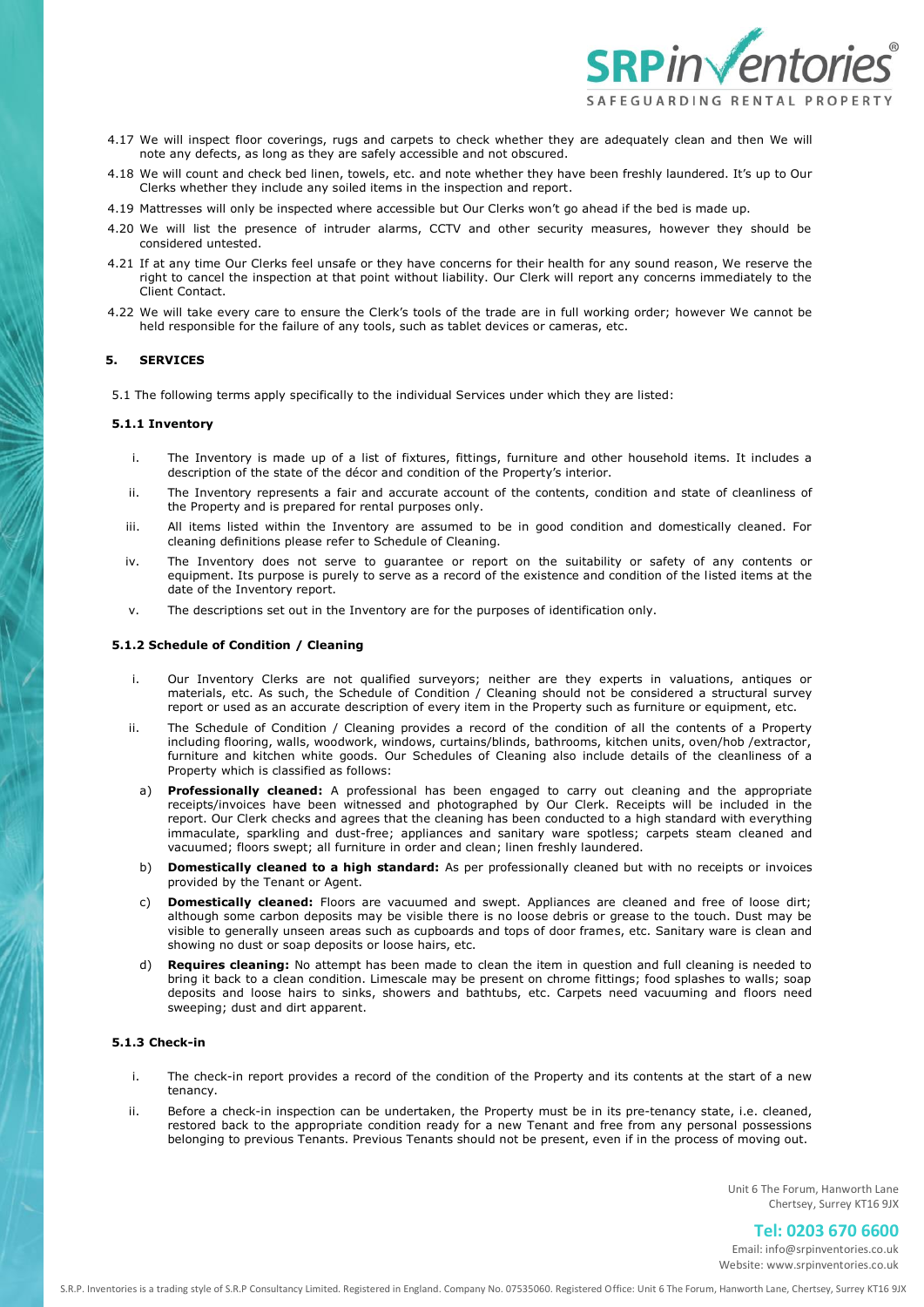

iii. Where these conditions are not met, Our Clerk will not be able to proceed with the inspection and Our Cancellation and No-Show terms as set out in these terms and conditions will apply.

## **5.1.4 Check-out**

- i. The check-out report records any changes in the condition of the Property and its contents that have occurred during the tenancy.
- ii. At check-out, the condition of the Property and contents at the start of the tenancy will be compared to the original Inventory taken.
- iii. If the original Inventory was not prepared by Us, then a copy will need to be provided to Us before the inspection. This can be supplied either in electronic format (preferred) or as a hard copy.
- iv. The check-out report will list any variations or discrepancies between the original Inventory and the current condition and cleanliness of the Property and contents. It will also indicate, in the opinion of Our Clerk, whether there is any liability on the part of the Tenant, or whether the stated variations or discrepancies could be classed as fair wear and tear. Where it is not clear to the Clerk where responsibility lies, the issue will be referred to the Landlord or Agent.
- v. The check-out report is an exception report; in other words, only variations will be noted. Any items not listed in the check-out report should be considered to be in the same condition as documented within the Inventory.
- vi. Assessments for fair wear and tear are based on the length of the tenancy and type of occupancy and also take into consideration extenuating circumstances and usage levels. We acknowledge that the contractual terms within the tenancy agreement may overrule the opinion of the assessor.
- vii. Before a check-out inspection can be undertaken, all personal possessions must be removed from the Property. The Property must be reinstated to the condition it was in at the start of the tenancy, in other words:
	- a) Cleaned to the same standard it was in at the start of the tenancy
	- b) All furniture returned to its original locations as listed in the Inventory
	- c) Any stored items returned to their original locations
	- d) Bedding and linen laundered, ironed and placed in the relevant room
	- e) Beds not made-up
	- f) Gardens tended to and any shrubbery suitably trimmed back
	- g) All rubbish and personal effects removed
- viii. If Our Clerk arrives at the Property whilst cleaning or maintenance is being undertaken then they will not be able to proceed with the inspection and the Cancellation and No-Show terms as listed in these terms and conditions will apply.
- ix. Where any of the conditions listed in this clause are breached, Our Clerk will not be able to proceed with the inspection and the Cancellation and No Show terms as listed in these terms and conditions will apply.
- x. Should Our Clerk be unable to locate any items listed on the Inventory because they have not been replaced to their original location, We reserve the right to apply an additional fee to cover the extra time incurred.
- xi. You are responsible for ensuring that the Tenant, the Agent or their representative is present during the check-out inspection. They should have available:
	- a) Their own copy of the original Inventory
	- b) All keys provided (unless they are being left with the Agent)
	- c) Receipts for professional cleaning and any items that have been replaced
- xii. If a Landlord or Agent disagrees with any of the Clerk's opinions stated in the check-out report then the burden of proof will lie with the Landlord who will need to supply documentary evidence to the appropriate Tenancy Deposit Scheme adjudicator so that any claim they wish to make can be considered. The decision of the adjudicator will be final and binding and in cases where the adjudicator is in agreement with the Landlord or Agent, the liability of S.R.P. Inventories will be limited only to the fee paid for the check-out report.
- xiii. We cannot accept any liability, financial or otherwise, in cases where the original Inventory was not compiled by Us.
- xiv. It is not up to the Clerk to discuss liability, repair costs or deposit deductions or returns, either with the Tenant or the Landlord, during the check-out and they have no authority to do so.
- xv. The check-out report provides an overall impression of the Property only. It is not the responsibility of Our Clerks to assess the value of any damages.
- xvi. If there is no original Inventory available for comparison purposes then We will prepare a Schedule of Condition and cleanliness report by way of a general, summarised overview of the Property. However, Our Clerk will not be in a position to include opinions on responsibility for any issues within the report. In such cases, the issues will be referred to You to determine responsibility.

Unit 6 The Forum, Hanworth Lane Chertsey, Surrey KT16 9JX

# **Tel: 0203 670 6600**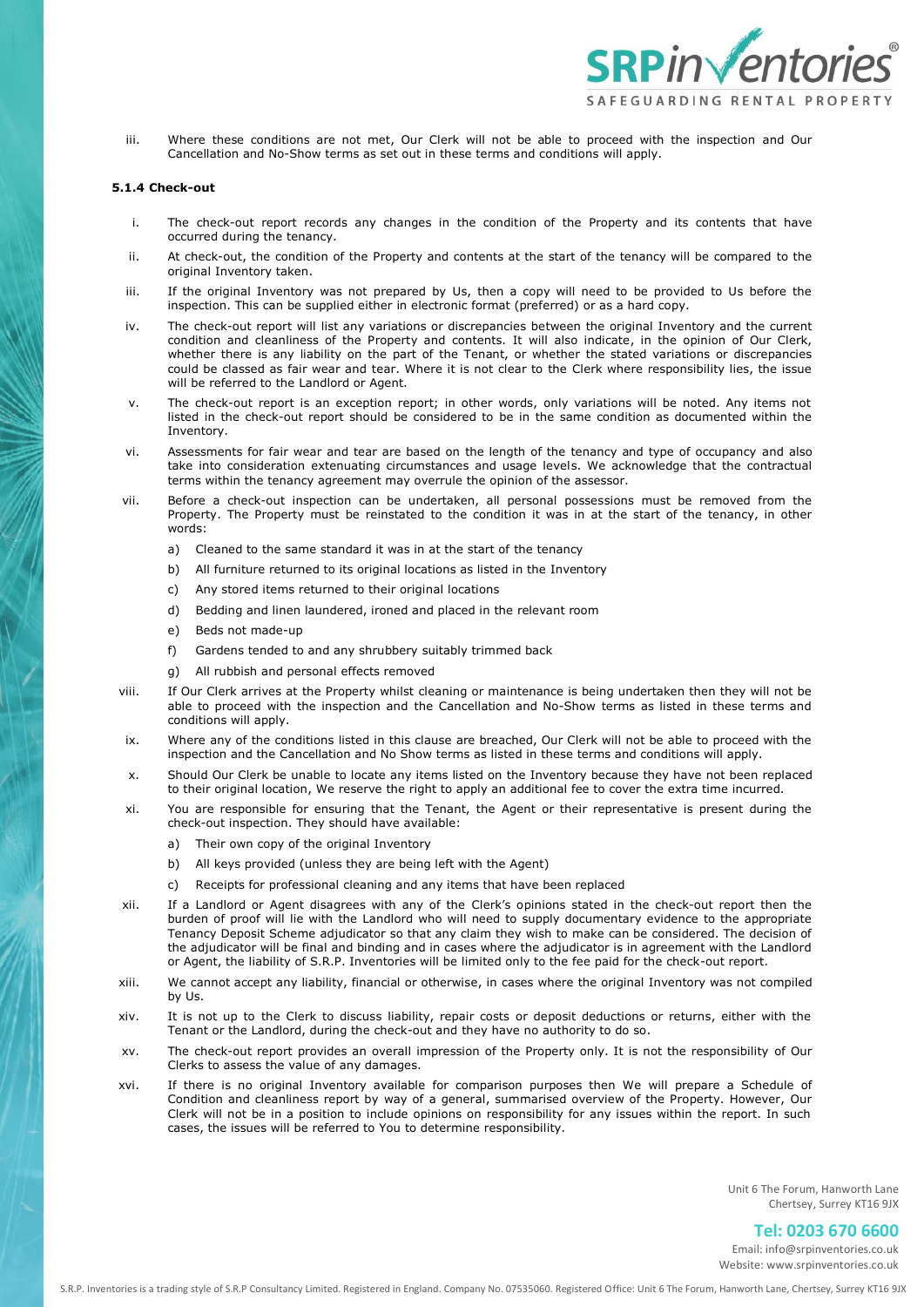

xvii. We are not able to independently verify any time lapse between the completion of a check-out report and any alleged omission or discrepancy made by any party entering after the check-out report has been completed. We ask that You acknowledge that some changes, for example items added or removed or damage sustained, may occur to the Property within this period.

### **5.1.5 Mid-Term Inspections**

- i. Mid-term inspections are conducted during the tenancy with the aim drawing attention to any minor issues before they become major problems.
- ii. Our Clerk will:
	- a) Check for and record any issues that may indicate a breach of the tenancy agreement such as smoking, pets or subletting
	- b) Check for and record any maintenance issues that need attention
	- c) Document the condition of fixtures and fittings, highlighting any damage or neglect
	- d) Report on the cleanliness of the Property
- iii. You must ensure that the Tenant, the Agent or their representative is present during the mid-term inspection. The Clerk will ask whether there are any issues of which the person present is aware and would like to highlight within the report.
- iv. All mid-term inspections conducted by Us fall in line with UK legislation and the guidelines set down by the Association of Independent Inventory Clerks (AIIC).
- v. It is Your responsibility to notify the Tenant in writing of the inspection visit a minimum of 24 hours before the inspection visit.
- vi. Where a Tenant has been notified within the required timescale but refuses access, or where the Tenant is not at home or Our Clerk is unable to enter the Property, We reserve the right to charge an abortive fee of up to 50% of the agreed cost. We cannot be held liable for any costs or expenses incurred by the Landlord, Agent or any other third party in abortive scenarios but We will rearrange a further inspection once the abortive fee is paid and it is confirmed to Us that access will be provided.
- vii. Photographs will be taken during the mid-term inspection visit unless Our Clerk is refused permission by the Tenant or where the Landlord or Agent fails to provide evidence of written permission from the Tenant. Clerks will ensure when taking photographs that none of the tenants' personal effects are included in shot.

# **6. SMOKE AND CARBON MONOXIDE ALARMS**

- 6.1 A smoke alarm carbon monoxide alarm inspection and testing service is offered as standard as part of the checkin. This comprises:
	- 6.1.1 Recording the presence, type, condition, make and location of smoke and carbon monoxide alarms.
	- 6.1.2 Photographing each alarm.
	- 6.1.3 Noting the absence of an alarm where it should be present under the Smoke and Carbon Monoxide Alarm (England) Regulations 2015.
	- 6.1.4 Where safe to do so, testing non-integrated smoke alarms using Canned Smoke and documenting the results.
	- 6.1.5 Where safe to do so, testing carbon monoxide alarms by pressing the test button and documenting the results.
- 6.2 A smoke alarm supply and temporary installation service is offered where required at additional cost. Where Our Clerk identifies that an alarm is required but not present, they will with written permission from the Client Contact proceed to temporarily fit the appropriate alarm.
	- 6.2.1 Where permission is granted and access is safe, battery operated smoke alarms are temporarily fitted to ceilings or walls using strong double sided foam tape. Our Clerks will use their discretion to choose the most appropriate site for the alarm.
	- 6.2.2 Battery operated carbon monoxide alarms are placed somewhere suitable in the appropriate room.
	- 6.2.3 Where an alarm is fitted by Our Clerk, they will carry out the testing procedure as outlined in clause 6.1.
- 6.3 You retain responsibility for testing any alarms We fit in line with the Carbon Monoxide Alarm (England) Regulations 2015.
- 6.4 We cannot be held responsible for any marks or damage arising from the removal or relocation of temporarily fitted alarms; neither do We accept any liability for any loss or damage arising from the incorrect fitting or malfunction of any smoke or carbon monoxide alarm.
- 6.5 Where Our Clerk identifies that a replacement battery is required for a battery operated smoke or carbon monoxide alarm and the Property is tenanted, they will make a recommendation in the report for the Tenant to replace the battery. Where the Property is not tenanted, the Clerk will, subject to having the appropriate battery available, replace it and then test the alarm.

Unit 6 The Forum, Hanworth Lane Chertsey, Surrey KT16 9JX

# **Tel: 0203 670 6600**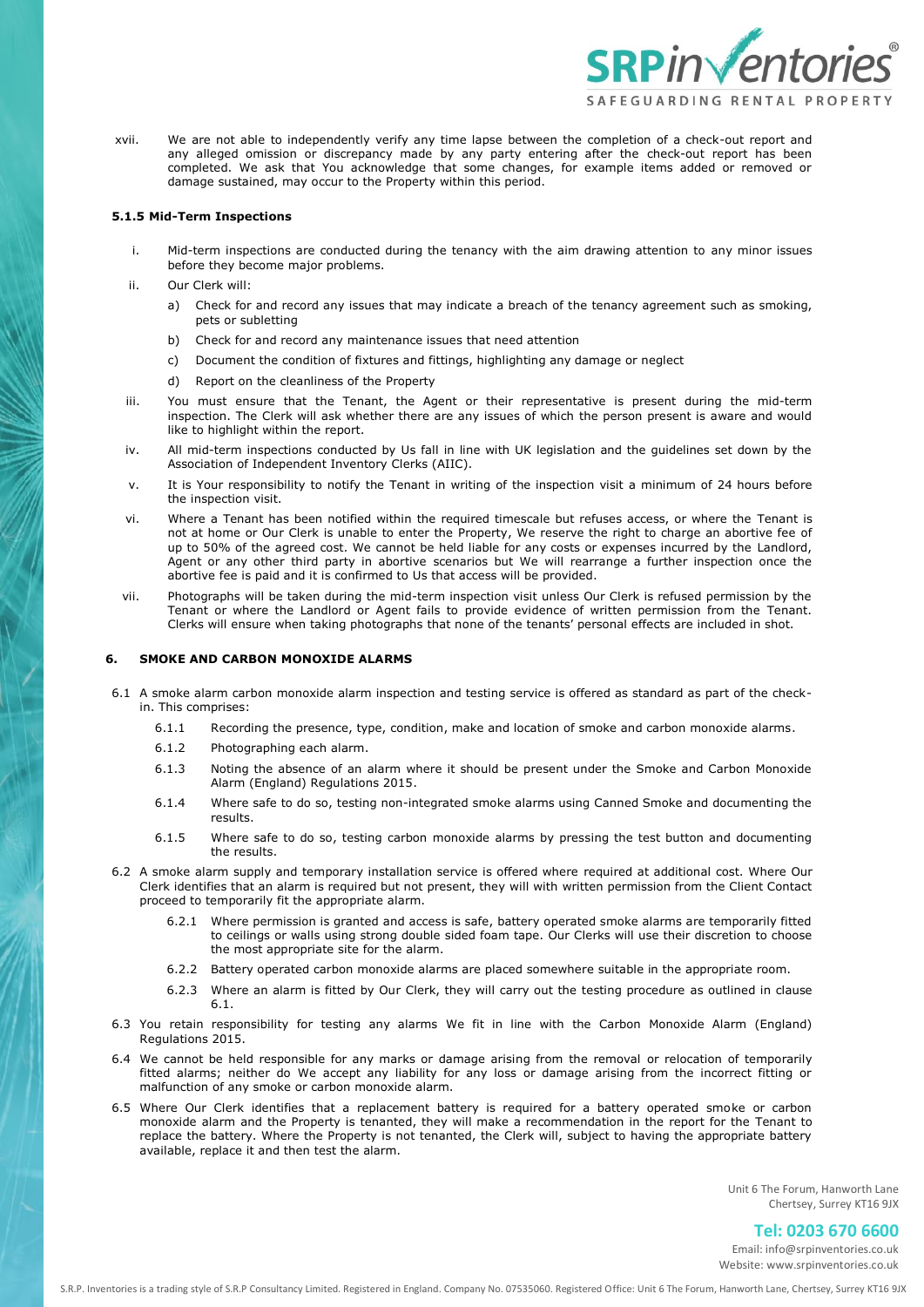

- 6.6 It is not the duty of Our Clerks to test integrated alarms or alarms bearing yellow sprinkler system warning stickers.
- 6.7 We accept no responsibility for damage or malfunction during the testing of smoke or carbon monoxide alarms.
- 6.8 Only alarms that can be safely accessed will be tested. Whether it is safe to proceed with alarm testing is down to the individual discretion of Our Clerks.

# **7. PROVISION OF INSTRUCTIONS**

- 7.1 We're able to accept bookings via Our digital Inventory system which is Our preferred method; by telephone or by email. Once a booking instruction is received by any of these methods and We provide You with a Booking Confirmation, an agreement is deemed to exist between Us, and these terms and conditions will apply immediately.
- 7.2 Where We have an email address for You, an email will be sent to confirm Your booking regardless of how You made it.

## **8. TURNAROUND AND DEADLINES**

- 8.1 We are committed to delivering on Our turnaround promise. We offer the following turnarounds as standard:
	- 8.1.1 Check-out & Schedule of Cleaning reports: 24 hours
	- 8.1.2 Inventory & check-in reports: 48 hours
	- 8.1.3 Mid-term inspections: 24 hours
- 8.2 Whilst We do ask that as much notice as possible is given for reports to be compiled, We appreciate that there may be times when You will need a shorter timescale than Our standard turnarounds. We will always do Our best to accommodate special requests and these should only be considered approved if confirmed as such in writing.
- 8.3 During periods of high volume, typically during the summer and on occasion at other times of the year, We reserve the right to increase turnaround times without prior notice in order to cope with increased demand. Any change to Our quoted standard or express turnaround times will be advised at the time of making Your booking.
- 8.4 There may be times when You need a report amending or a re-visit made to a Property where there was an issue preventing Our Clerk from completing the inspection. In these situations We will endeavour to action such requests as swiftly as possible and will provide a timescale at the time of request. We'll also let You know whether there are any applicable additional charges.

#### **9. CANCELLATIONS AND NO-SHOWS**

- 9.1 Where an inspection is cancelled on the day of the visit, or where We are unable to gain access to the Property at the agreed appointment time, We reserve the right to make a charge of the full fee quoted.
- 9.2 Where a cancellation is made by You with 24 hours or more notice, there will be nothing to pay.
- 9.3 Charges may be made where Our Clerks incur delays related to, for example, waiting more than 20 minutes beyond the appointment time for You or a Tenant to arrive; where there is a delay in the provision of keys or documentation required; where items listed on the Inventory have not been returned to the correct places and cannot be immediately located, or where something beyond their control prevents them gaining access to the Property.
- 9.4 We reserve the right to apply a charge where Our Clerks are unable to gain access to the Property for up to 20 minutes after the agreed time.
- 9.5 If when We attend the Property it is not in the hand-over condition required for the relevant service (see Services), We reserve the right to charge an abortive fee of up to 50% of the agreed cost. We cannot be held liable for any costs or expenses incurred by the Landlord, Agent or any other third party in abortive scenarios but We will rearrange a further inspection once the abortive fee is paid and it is confirmed to Us that the Property is in the required hand-over condition.
- 9.6 When booking an inspection using Our digital system, an automatic email is generated advising the identity of the Clerk, their contact details and confirmation of the date and time of the visit. You are responsible for providing this information to the Tenant, together with details of anything they need to have available, to ensure they are prepared for the visit.
- 9.7 In the event of any discrepancy which is not Our fault leading to the Service needing to be re-undertaken, the follow-up appointment will be classed as a new booking and as such charged at full cost.

# **10. KEYS TO PROPERTY**

- 10.1 Our Clerks will treat the keys to the Property with the greatest of care during the course of undertaking their duties and at all other times the keys remain in their possession. In this respect Our Clerks are subject to key handling procedures set down and monitored by Us.
- 10.2 Keys should only be issued by You alongside an itemised list which Our Clerks will check before signing for them.
- 10.3 On returning keys, Our Clerks will request a receipt.

Unit 6 The Forum, Hanworth Lane Chertsey, Surrey KT16 9JX

**Tel: 0203 670 6600**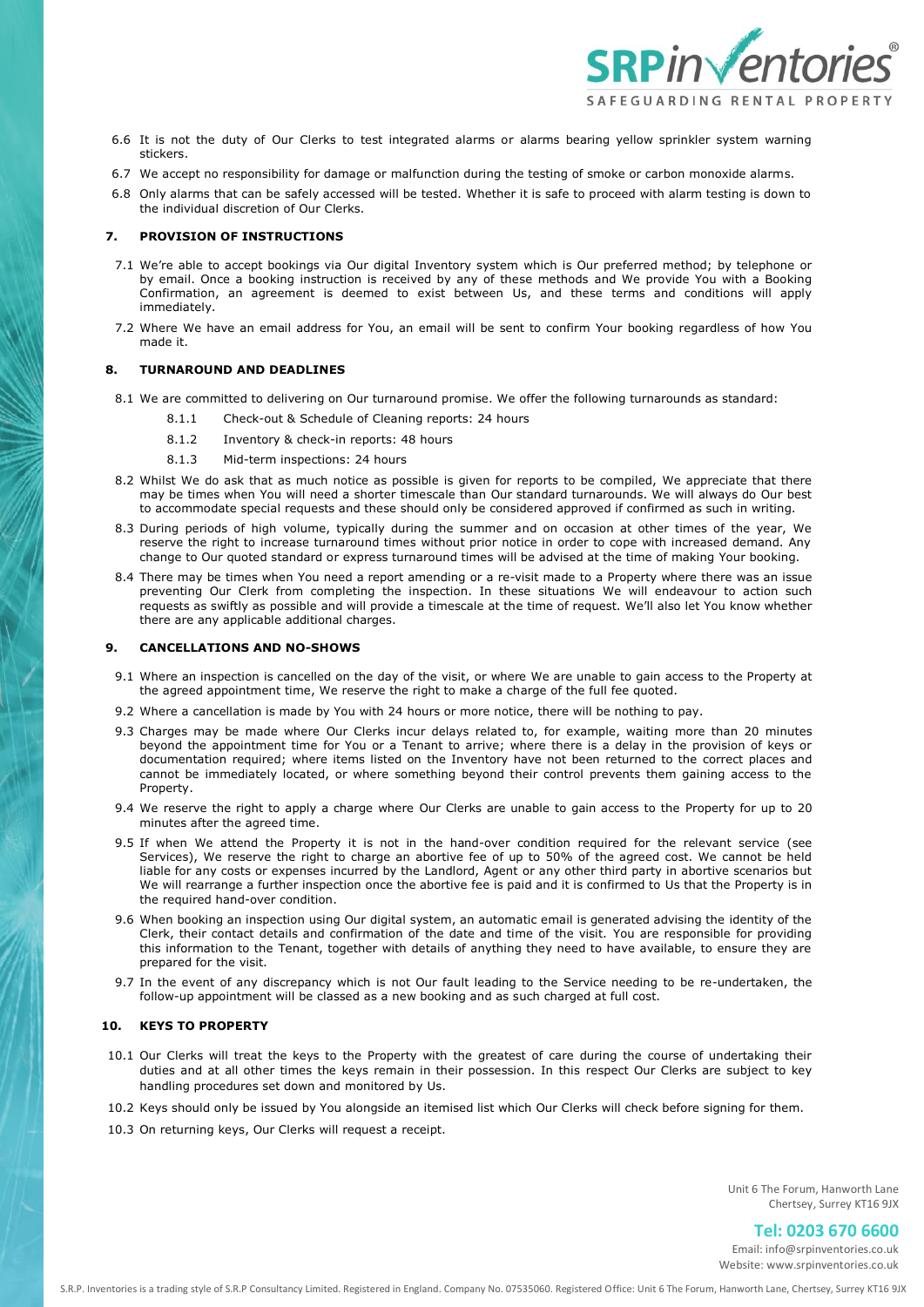

- 10.4 Where keys are to be kept by Our Clerk overnight due to a late night or early morning inspection, We will need You to sign agreement to the overnight retention of the keys.
- 10.5 Clerks will leave any interior keys within a Property where they were found, unless they deem it a security risk, in which case the Clerk will use their discretion to remove them and place them somewhere safe, noting such action in their report and making You aware.
- 10.6 On check-out, keys will be returned to the location instructed by the Client Contact, providing this location is within three miles of the Property, unless otherwise agreed in writing. Where there is a requirement to return keys to locations in excess of three miles from the Property, a charge of £7.00 per mile for each excess mile will apply.
- 10.7 Should You require keys to be returned by post, this will be completely at Your own risk and the postage costs and management time will be passed on to You.
- 10.8 We cannot accept any responsibility for claims for lost or unaccounted for keys that are made 48 hours after check-out.
- 10.9 Our Clerks are not responsible for handing over keys to Tenants at check-in, neither are they responsible for checking Tenant ID.
- 10.10 Where keys are not made available before the arranged appointment time, We reserve the right to charge for a cancelled appointment.

# **11. PROPERTY SIZES AND PRICING**

- 11.1 Our current price tariff is available on request from Our head office.
- 11.2 Our price tariff is based on Property size as follows:

| <b>Number of bedrooms</b> | <b>Description</b> | <b>Inclusive rooms</b>                                                                  |
|---------------------------|--------------------|-----------------------------------------------------------------------------------------|
| One bedroom               | Maximum 4 rooms    | 1 bedroom; 1 bathroom; 1 reception room; 1 kitchen                                      |
| Two bedrooms              | Maximum 6 rooms    | 2 bedrooms; up to 2 bathrooms; 1 reception room; 1<br>kitchen                           |
| Three bedrooms            | Maximum 8 rooms    | 3 bedrooms; up to 2 bathrooms; 2 reception rooms; 1<br>kitchen; garden and garage       |
| Four bedrooms             | Maximum 10 rooms   | 4 bedrooms; up to 3 bathrooms; 2 reception rooms; 1<br>kitchen; garden and garage       |
| Five bedrooms             | Maximum 11 rooms   | 5 bedrooms; up to 3 bathrooms; 2 reception rooms; 1<br>kitchen; garden and garage       |
| Six bedrooms              | Maximum 12 rooms   | 6 bedrooms; up to 3 bathrooms; up to 2 reception rooms;<br>1 kitchen; garden and garage |

- 11.3 Within reasonable bounds We won't make additional charges for extra rooms outside of these stated parameters or where properties are excessively large or rooms overly-stocked with furniture or other items; however We do reserve the right to do so at Our discretion. Such charges will not exceed £15 per additional or overly-stocked room.
- 11.4 For Property sizes not shown on the tariff, We will provide an individual quotation in writing for approval before a booking is accepted.
- 11.5 In situations where a Property size is incorrectly quoted to Us, We will charge appropriately for the difference.
- 11.6 In a situation where a Service is listed at an incorrect price or with other inaccurate information, We reserve the right to refuse any booking made for the incorrectly listed or priced Service.
- 11.7 All prices quote are subject to VAT at the prevailing rate.

# **12. EXCLUSIONS**

- 12.1 We take the health and safety of Our Clerks very seriously and as such there are certain exceptions that apply to the Services. These are listed in this section.
- 12.2 Where it is deemed dangerous or a risk to health or safety to enter a Property or any part of its interior or outbuildings associated with it, the Clerk will not proceed and there will be no liability on Our part for any costs or losses incurred as a result. The Clerk will immediately inform the Client Contact.
- 12.3 Our Clerks will not enter a Property where:
	- 12.3.1 The entryway is blocked by rubbish or some other obstacle
	- 12.3.2 There is broken glass or other sharp or hazardous objects on the pathway leading to the Property or on the floor inside the Property
	- 12.3.3 There is a dog or other potentially dangerous or threatening animal present
	- 12.3.4 There is evidence of pest or vermin infestation
	- 12.3.5 There is fear of threat or violence
	- 12.3.6 There is any risk at all to their health or safety

Unit 6 The Forum, Hanworth Lane Chertsey, Surrey KT16 9JX

# **Tel: 0203 670 6600**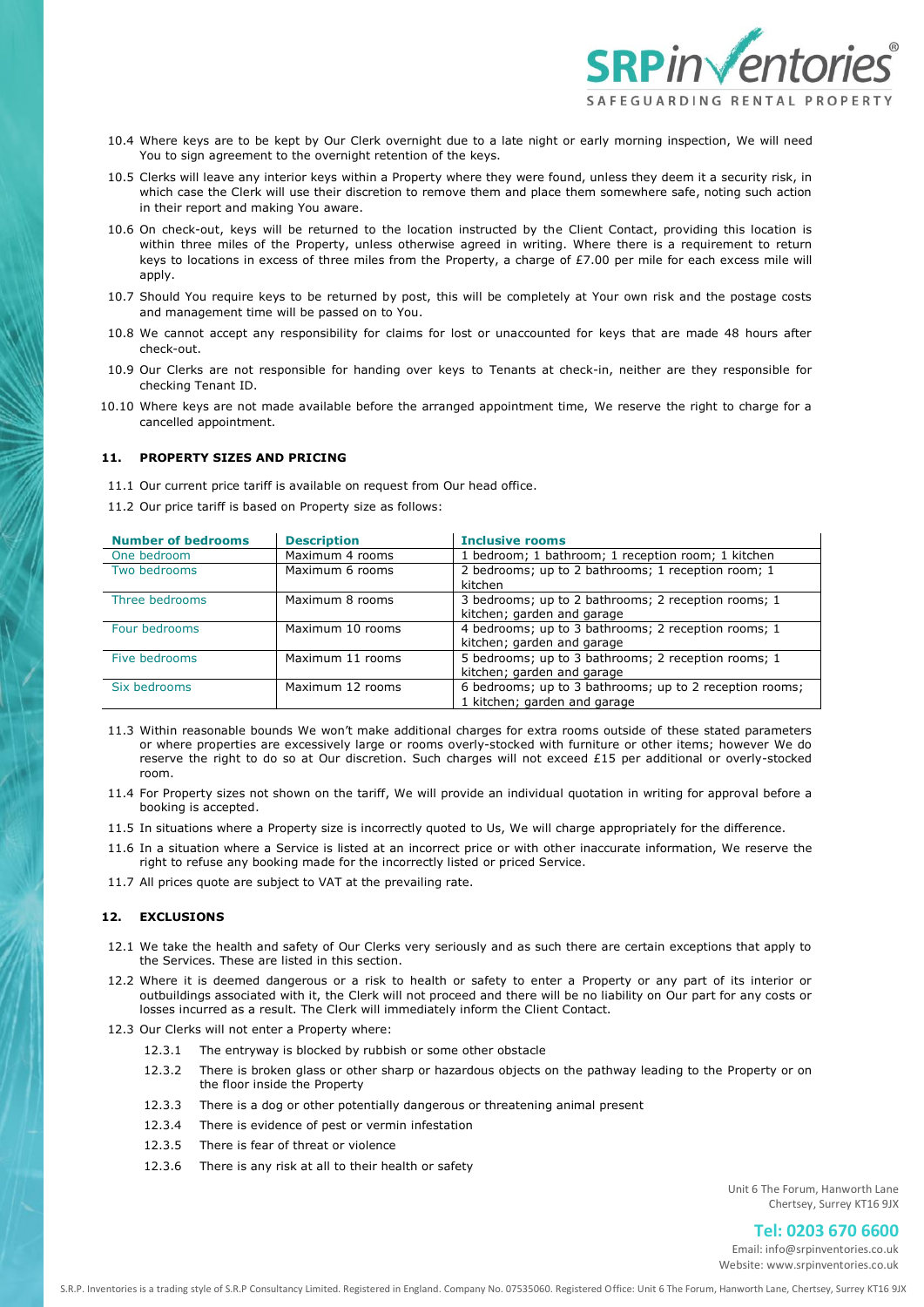

- 12.4 Our Clerks will not complete parts of the report relating to areas of the Property that are not readily accessible. These include:
	- 12.4.1 Basements and cellars
	- 12.4.2 Storage lofts that are not fully and legally converted and accessed by a fitted staircase
	- 12.4.3 Poorly lit rooms
	- 12.4.4 Locked rooms
	- 12.4.5 Rooms blocked by obstacles
	- 12.4.6 Any room or part of a Property that appears in any way potentially hazardous
- 12.5 The Clerk will not move heavy or large items in order to compile the report and We will not be liable for any detail obscured by such items at the time of the inspection. Items that will not be moved may include but are not limited to:
	- 12.5.1 Sofas and armchairs
	- 12.5.2 Furniture including tables and coffee tables
	- 12.5.3 Beds
	- 12.5.4 Wardrobes, cupboards or cabinets
	- 12.5.5 White goods
- 12.6 Where possible the Clerk will attempt to check both sides of a mattress and any slats of a bed base, however where the mattress is particularly heavy then it will not be deemed safe to proceed. This will be noted in the report.
- 12.7 Our Clerks will not inspect any outdoor areas or outbuildings during hours of darkness.
- 12.8 Where there is evidence of bug or pest infestations such as bed bugs or cockroaches, Our Clerk will abort the inspection, vacate the Property and report immediately to the Client Contact. We cannot be held responsible for any costs or losses incurred due to Our Clerk's decision to abort the inspection under such circumstances.
- 12.9 Other than basic checking of light switches to check for functioning light bulbs, Our Clerks will not inspect any gas or electrical appliances; machinery; boilers; radiators; water supply or any similar items and will not be responsible for any faults relating to such items.
- 12.10 Our Clerks will take applicable meter readings and photographs, however, where meters are located above head height, obscured by shrubbery or in some other inaccessible or hazardous location, or located on public land or below ground level, then the Clerk will not take readings and will note as such in the report.
- 12.11 Our Clerks will only carry out testing of smoke and carbon monoxide alarms where they are located above head height or in an accessible location.
- 12.12 We won't handle or move any items such as ornaments that appear to be valuable or antique.
- 12.13 Reports will not include consumables; plants; individual book titles; items packed for storage or any other miscellaneous items.
- 12.14 Our Clerks will not search through cluttered drawers or cupboards and will not unpack any wrapped or boxed items in order to inspect them.
- 12.15 Windows are checked only for cleanliness and condition but will not be tested.
- 12.16 Our Clerks are not responsible for making up beds; switching off appliances or closing/locking windows and will not accept any responsibility for any faults, loss or damage connected with such.

### **13. REGULATIONS AND LEGISLATION**

- 13.1 It is Your responsibility and/or that of the Landlord to ensure compliance with any government-published regulations. Advice and/or compliance with such regulations does not form part of Our Services.
- 13.2 Our Clerks will inspect furniture where safe to do so and will record evidence of labels indicating compliance with the Furniture and Furnishings (Fire and Safety) Regulations 1988 as amended 1993. Any other items not stated should not be assumed to be compliant with this Regulation.
- 13.3 Where a report states 'fire label seen', this must not be taken to mean that the item complies with the Furniture and Furnishings (Fire and Safety) Regulations 1988 as amended 1993; it is simply a record of sight of the label at the time of the report.
- 13.4 UK fire regulation compliance is not Our responsibility and You should check all soft furnishings and linen or any other filled or padded items to ensure compliance with the relevant regulations.
- 13.5 Furniture and soft furnishings sourced from overseas suppliers may not be UK standards compliant and it is Your responsibility and/or that of the Landlord to verify whether such items are considered safe for use and fall under the relevant regulations for the UK.
- 13.6 Our Clerks will record sight of any certificates of compliance with regulations such as the Electrical Equipment (Safety) Regulations 1994; the Plugs and Sockets etc. (Safety) Regulations 1994 and the Gas Safety (Installation and Use) Regulations 1994 and other regulations as applicable. However, this should not be construed as meaning Our Clerks have validated the certificates or that the items to which the certificates apply are compliant with the Regulations. It is simply a record of sight of the certificates at the time of the report.

Unit 6 The Forum, Hanworth Lane Chertsey, Surrey KT16 9JX

# **Tel: 0203 670 6600**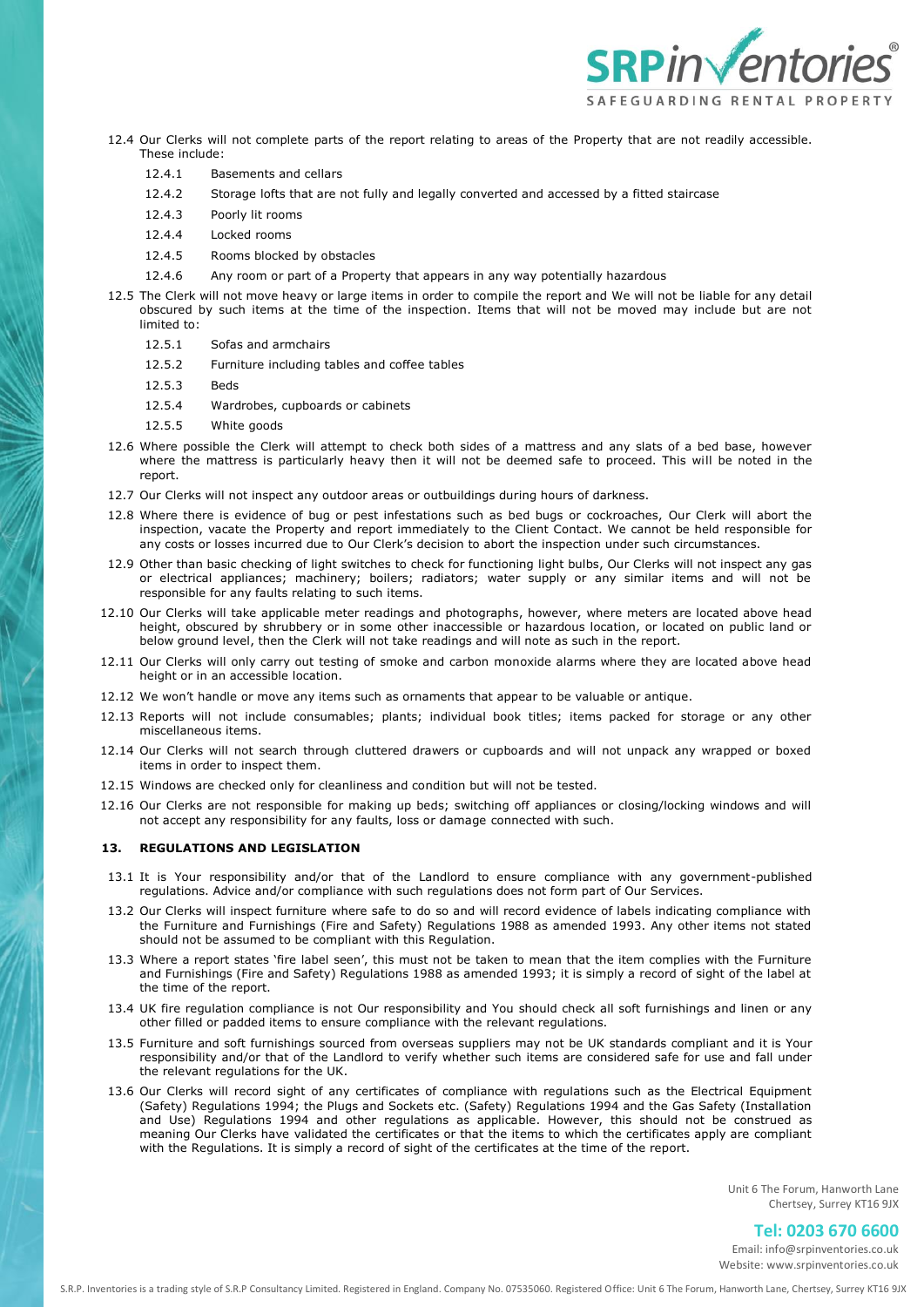

#### **14. FEES, PAYMENT AND REFUNDS**

- 14.1 You accept responsibility for paying all fees due for the Services provided in line with Our current price tariff.
- 14.2 Private Landlords must pre-pay for Our Services at the agreed rate at least 48 hours in advance of the date of the booking. In the event of non-payment 48 hours in advance, the booking will be automatically cancelled. For all other Clients, an invoice will be generated once a report has been produced, with payment terms strictly 30 days from date of invoice, unless otherwise agreed between Us in writing.
- 14.3 You may not pass on responsibility for the settlement of any invoice issued by us for our Services to any other party. Responsibility for payment remains at all times with You unless agreed in writing between Us.
- 14.4 Failure to pay within the stated period may result in statutory interest being charged at the prevailing rate, which You can find [here on the Government website.](https://www.gov.uk/late-commercial-payments-interest-debt-recovery/charging-interest-commercial-debt) This does not prejudice Our rights under this agreement.
- 14.5 Where payment exceeds the stated period, We reserve the right to pass the matter to a debt collection agency of Our choice.
- 14.6 Any queries concerning invoices must be notified in writing within seven days of the invoice date. We will endeavour to deal with invoice queries within a reasonable timeframe and will provide an initial response within 48 hours.
- 14.7 In the event of a booking or service discrepancy awarded in Your favour and the agreed remedy being a refund in part or in full, We will return any agreed fees to You within 14 days of the date of resolution. Such action is without prejudice.
- 14.8 As Our provision of Services to You is a business to business transaction, purchases made under these terms and conditions will not benefit from the same statutory protection available to consumers under the Sale of Goods Act 1979 (as amended) and other related consumer legislation.

## **15. QUALITY COMMITMENT, FEEDBACK AND COMPLAINTS**

- 15.1 Whilst We are dedicated to providing Our clients with the highest quality in every aspect of Our service, We regret that We cannot totally guarantee that a report will ever be 100% error free.
- 15.2 We have a formal complaints procedure which You are welcome to request from Our head office by email or telephone.
- 15.3 We welcome feedback on Our service, positive or constructive, and are open to hearing from Our clients by telephone or email.
- 15.4 If an issue arises that could be considered a breach of these terms and conditions on Our part; or We do not deliver as advertised, then We will without hesitation take steps in order to ensure Your expectations are met and will endeavour to do so where possible within the timescale that was originally agreed.
- 15.5 Anything You consider as an error or omission on a report must be notified to a senior member of Our team at head office within seven days of the date of the report and in all cases before the start of the next tenancy, otherwise We reserve the right to refuse responsibility.
- 15.6 We will fully investigate any issues submitted to Us in writing. Wherever possible We will arrange to meet at the Property with the Landlord and Tenant both in attendance so We can all discuss any points in dispute and We will endeavour to do so within seven days of the report date. Depending on the outcome, additional charges may be incurred by You for this.
- 15.7 We can't accept any liability for any issues arising from a difference of opinion.

### **16. PRIVACY AND CONFIDENTIALITY**

- 16.1 All reports remain Our property and may not be copied, amended or retained without express permission Access to the report may only be shared with those of Your employees or officers who require the information contained in it in order to undertake their duties.
- 16.2 You agree to keep the contents of the reports We prepare for You strictly confidential.
- 16.3 No part of the report may be published in the public domain.
- 16.4 No part of the report may be disclosed or divulged to any third party other than for the purposes of the rental of the Property.
- 16.5 Use of Our digital Inventory system is by licence only. No part of it may be used by You, save for the purpose of managing Your Landlords' Inventory records. No part of the System may be duplicated or shared with third parties for any reason.

## **17. DATA PROTECTION, COPYRIGHT AND NON-DISCLOSURE**

- 17.1 We work in line with prevailing data protection legislation and as such follow data protection principles in order to ensure that all personal information We handle is used and stored fairly and lawfully and in accordance with the Privacy Policy available on Our website.
- 17.2 All content produced as part of an inspection report and other general content contained therein remains the copyright of the company.

Unit 6 The Forum, Hanworth Lane Chertsey, Surrey KT16 9JX

# **Tel: 0203 670 6600**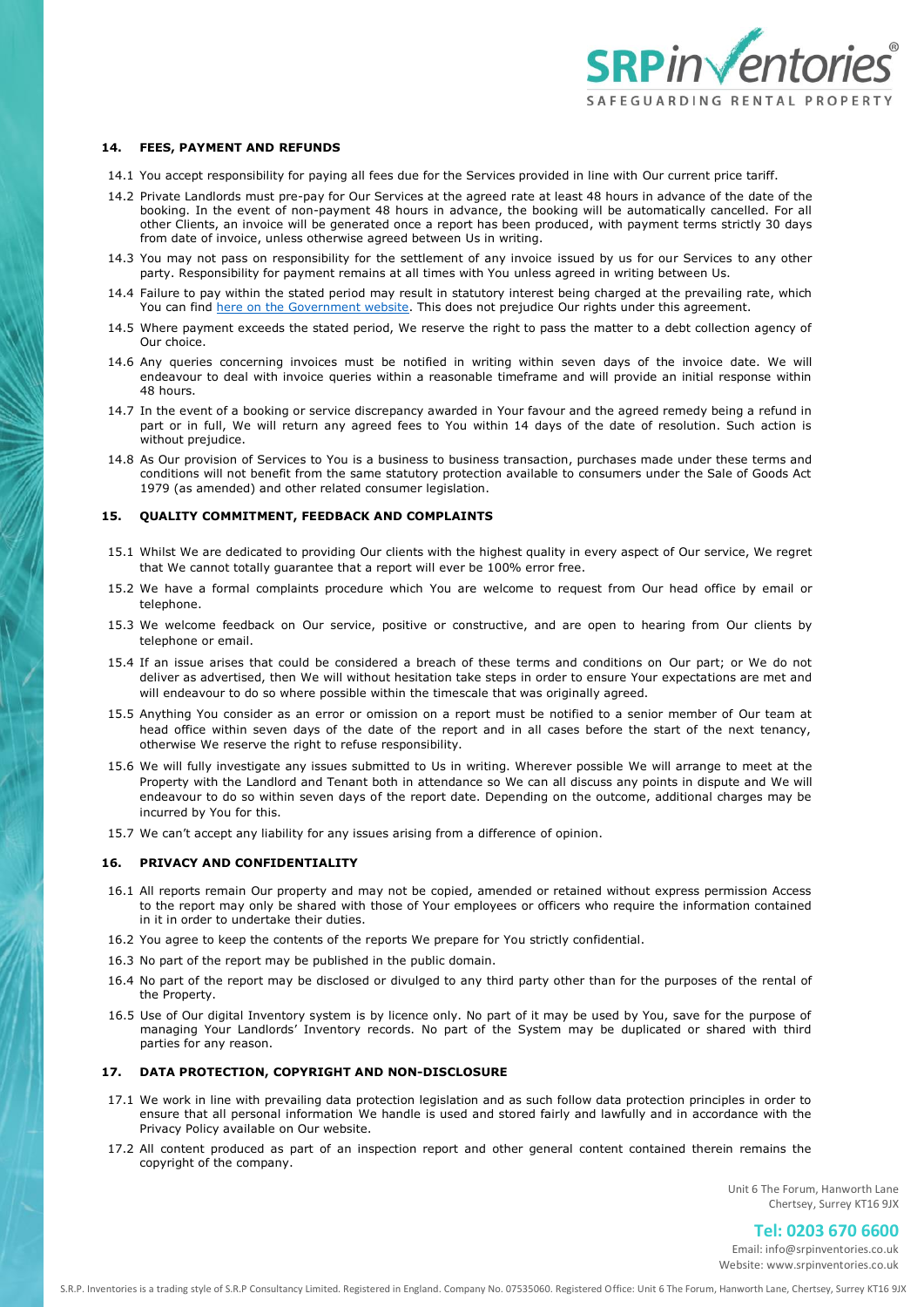

17.3 It is Your responsibility to download all Your Content. We may delete Your Content 12 months after conclusion of the Services to which it relates, or if You have not instructed Us to carry out Services for a period of longer than 90 days.

## **18. MODIFICATIONS AND VARIATION**

- 18.1 We reserve the right to amend any parts of Our Services or pricing without prior notice and at Our full discretion so as to fall in line with legislative, regulatory or market changes or any other reasons deemed appropriate by Us.
- 18.2 We reserve the right to amend these terms and conditions of business at any time and any such modifications will be effective immediately upon publishing such changes.
- 18.3 No variation of these terms and conditions will be effective unless agreed in writing by Us.

## **19. LIMITATION OF LIABILITY AND INDEMNITY**

- 19.1 We warrant that the Services shall be performed in a professional, skilful and workmanlike manner consistent with industry standard.
- 19.2 Except as provided above in clause 19.1, to the maximum extent permitted by applicable law, We do not make any representations or warranties of any kind, whether express, implied, statutory or otherwise.
- 19.3 Nothing in this agreement will limit or exclude Our liability for death or personal injury resulting from Our negligence or limit or exclude Our liability for fraud or fraudulent misrepresentation or limit or exclude any of Our liabilities in any way not permitted by applicable law.
- 19.4 Notwithstanding the foregoing, We shall not be liable to You in contract, tort, negligence or otherwise for any loss, damage, costs or expenses incurred or suffered by You as a direct, indirect, special or consequential nature arising from Our performance under this agreement.
- 19.5 To the maximum extent permitted by applicable law, Our total liability to You arising under or in connection with the provision of Services under this agreement shall be limited to the amount paid by You to Us for the provision of such Services giving rise to the claim.
- 19.6 You hereby indemnify Us and shall keep Us indemnified from and against all liabilities, costs, expenses, damages and losses (including but not limited to any direct, indirect or consequential losses, loss of profit, loss of reputation and all interest, penalties and legal costs (calculated on a full indemnity basis) and all other professional costs and expenses) suffered or incurred by Us arising out of or in connection with the provision of the Services, other than arising from Our breach of contract, Our negligence or breach of Our statutory duty.
- 19.7 You hereby indemnify Us and shall keep Us indemnified from and against all liabilities, costs, expenses, damages and losses (including but not limited to any direct, indirect or consequential losses, loss of profit, loss of reputation and all interest, penalties and legal costs [calculated on a full indemnity basis] and all other professional costs and expenses) suffered or incurred by Us arising out of any breach of Your obligations under this agreement, or any negligence or breach statutory duty by You, the Landlord, the Agent or the Tenant.

## **20. TRADEMARK, COPYRIGHT AND OWNERSHIP**

- 20.1 The S.R.P. Inventories name and logo must not be used or copied without prior written permission.
- 20.2 All data and information held on the System, including the format and contents of Our Inventory reports, and any documentation or paperwork including marketing and sales literature and the contents of any online platforms including the S.R.P. Inventories website [www.srpinventories.co.uk](http://www.srpinventories.co.uk/) and any associated digital platforms remain the sole Property of S.R.P. Inventories unless otherwise stated and may not be copied or reproduced in whole or in part other than for the sole purpose of accessing the website.
- 20.3 All confidential information listed in this clause is protected by international copyright laws and all rights in respect of that copyright are reserved.

# **21. FORCE MAJEURE**

- 21.1 Force majeure refers to unforeseeable circumstances that prevent a contract from being fulfilled. In the event of either of Our parties by force majeure being unable in whole or in part to undertake its respective obligations under this agreement, then it is agreed that provided the party giving notice of such does so within a reasonable timeframe then that party's obligations shall be suspended for as long as the force majeure continues. Each party shall reasonably endeavour to remove or avoid such force majeure.
- 21.2 Force majeure may apply to acts of God; acts of public enemy; war; lockouts; industrial disturbance; strike; blockades; government regulations and directions; terrorism and any other cause that falls outside the reasonable control of both Our parties and that neither of Us can prevent using due diligence.
- 21.3 In the event of either party's obligations being suspended due to force majeure for a period exceeding 30 days then either party may terminate this agreement on providing written notice.

## **22. GENERAL**

22.1 You may not transfer any of Your rights under this agreement to any other person. We may transfer Our rights under this agreement where We reasonably believe that Your rights will not be affected.

> Unit 6 The Forum, Hanworth Lane Chertsey, Surrey KT16 9JX

> > **Tel: 0203 670 6600**